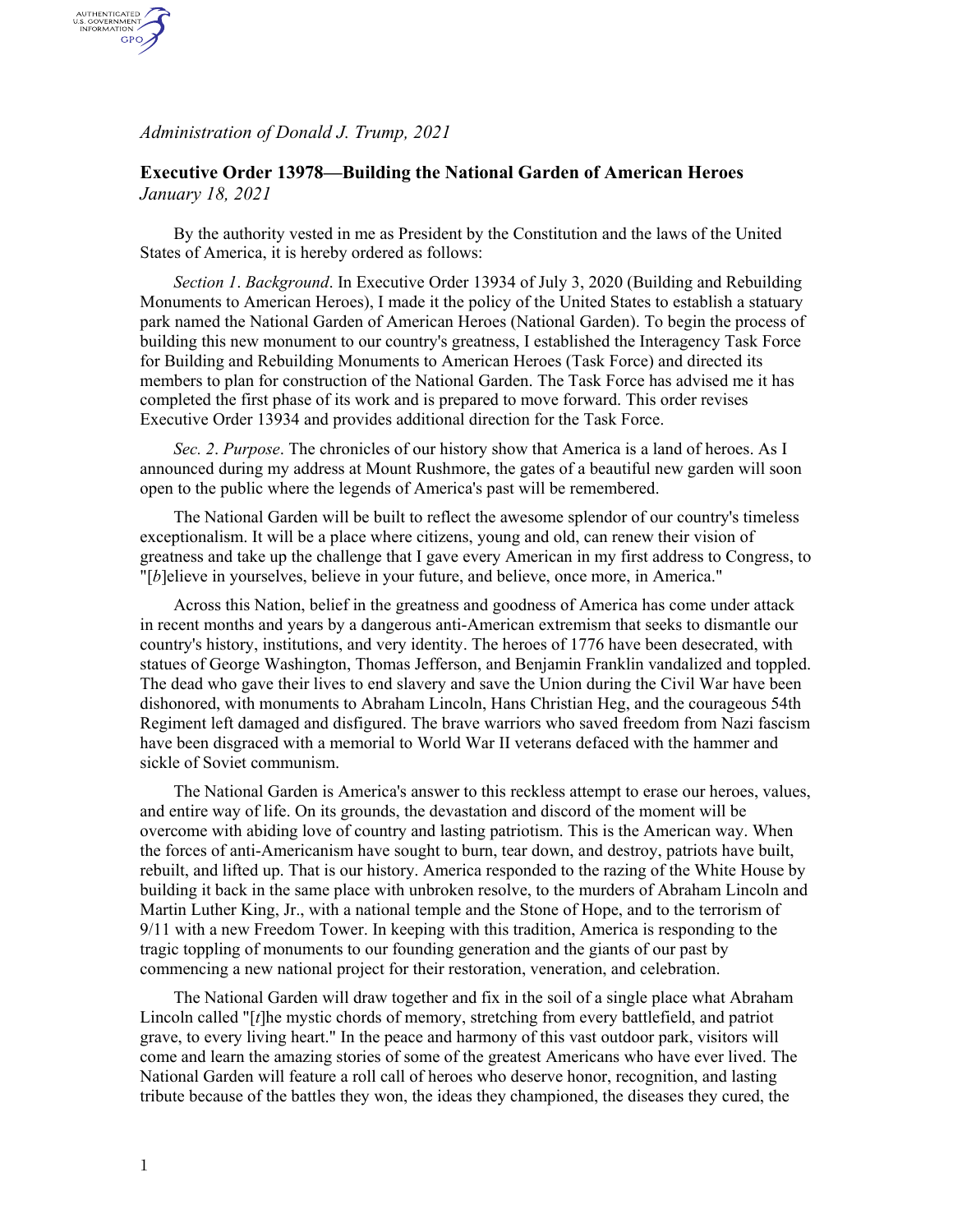lives they saved, the heights they achieved, and the hope they passed down to all of us—that united as one American people trusting in God, there is no challenge that cannot be overcome and no dream that is beyond our reach.

In short, each individual has been chosen for embodying the American spirit of daring and defiance, excellence and adventure, courage and confidence, loyalty and love. Astounding the world by the sheer power of their example, each one of them has contributed indispensably to America's noble history, the best chapters of which are still to come.

*Sec. 3*. *Honoring Additional American Heroes*. (a) Section 3(c) of Executive Order 13934 is amended by striking the words "In addition to the requirements of subsection 3(b) of this order, the proposed options for the" and inserting in their place the word "The".

(b) Section 3(c)(i) of Executive Order 13934 is amended to read as follows: "The National Garden should be composed of statues, including statues of Ansel Adams, John Adams, Samuel Adams, Muhammad Ali, Luis Walter Alvarez, Susan B. Anthony, Hannah Arendt, Louis Armstrong, Neil Armstrong, Crispus Attucks, John James Audubon, Lauren Bacall, Clara Barton, Todd Beamer, Alexander Graham Bell, Roy Benavidez, Ingrid Bergman, Irving Berlin, Humphrey Bogart, Daniel Boone, Norman Borlaug, William Bradford, Herb Brooks, Kobe Bryant, William F. Buckley, Jr., Sitting Bull, Frank Capra, Andrew Carnegie, Charles Carroll, John Carroll, George Washington Carver, Johnny Cash, Joshua Chamberlain, Whittaker Chambers, Johnny "Appleseed" Chapman, Ray Charles, Julia Child, Gordon Chung-Hoon, William Clark, Henry Clay, Samuel Clemens (Mark Twain), Roberto Clemente, Grover Cleveland, Red Cloud, William F. "Buffalo Bill" Cody, Nat King Cole, Samuel Colt, Christopher Columbus, Calvin Coolidge, James Fenimore Cooper, Davy Crockett, Benjamin O. Davis, Jr., Miles Davis, Dorothy Day, Joseph H. De Castro, Emily Dickinson, Walt Disney, William "Wild Bill" Donovan, Jimmy Doolittle, Desmond Doss, Frederick Douglass, Herbert Henry Dow, Katharine Drexel, Peter Drucker, Amelia Earhart, Thomas Edison, Jonathan Edwards, Albert Einstein, Dwight D. Eisenhower, Duke Ellington, Ralph Waldo Emerson, Medgar Evers, David Farragut, the Marquis de La Fayette, Mary Fields, Henry Ford, George Fox, Aretha Franklin, Benjamin Franklin, Milton Friedman, Robert Frost, Gabby Gabreski, Bernardo de Gálvez, Lou Gehrig, Theodor Seuss Geisel, Cass Gilbert, Ruth Bader Ginsburg, John Glenn, Barry Goldwater, Samuel Gompers, Alexander Goode, Carl Gorman, Billy Graham, Ulysses S. Grant, Nellie Gray, Nathanael Greene, Woody Guthrie, Nathan Hale, William Frederick "Bull" Halsey, Jr., Alexander Hamilton, Ira Hayes, Hans Christian Heg, Ernest Hemingway, Patrick Henry, Charlton Heston, Alfred Hitchcock, Billie Holiday, Bob Hope, Johns Hopkins, Grace Hopper, Sam Houston, Whitney Houston, Julia Ward Howe, Edwin Hubble, Daniel Inouye, Andrew Jackson, Robert H. Jackson, Mary Jackson, John Jay, Thomas Jefferson, Steve Jobs, Katherine Johnson, Barbara Jordan, Chief Joseph, Elia Kazan, Helen Keller, John F. Kennedy, Francis Scott Key, Coretta Scott King, Martin Luther King, Jr., Russell Kirk, Jeane Kirkpatrick, Henry Knox, Tadeusz Kościuszko, Harper Lee, Pierre Charles L'Enfant, Meriwether Lewis, Abraham Lincoln, Vince Lombardi, Henry Wadsworth Longfellow, Clare Boothe Luce, Douglas MacArthur, Dolley Madison, James Madison, George Marshall, Thurgood Marshall, William Mayo, Christa McAuliffe, William McKinley, Louise McManus, Herman Melville, Thomas Merton, George P. Mitchell, Maria Mitchell, William "Billy" Mitchell, Samuel Morse, Lucretia Mott, John Muir, Audie Murphy, Edward Murrow, John Neumann, Annie Oakley, Jesse Owens, Rosa Parks, George S. Patton, Jr., Charles Willson Peale, William Penn, Oliver Hazard Perry, John J. Pershing, Edgar Allan Poe, Clark Poling, John Russell Pope, Elvis Presley, Jeannette Rankin, Ronald Reagan, Walter Reed, William Rehnquist, Paul Revere, Henry Hobson Richardson, Hyman Rickover, Sally Ride, Matthew Ridgway, Jackie Robinson, Norman Rockwell, Caesar Rodney, Eleanor Roosevelt, Franklin D. Roosevelt, Theodore Roosevelt, Betsy Ross, Babe Ruth, Sacagawea, Jonas Salk, John Singer Sargent, Antonin Scalia, Norman Schwarzkopf, Junípero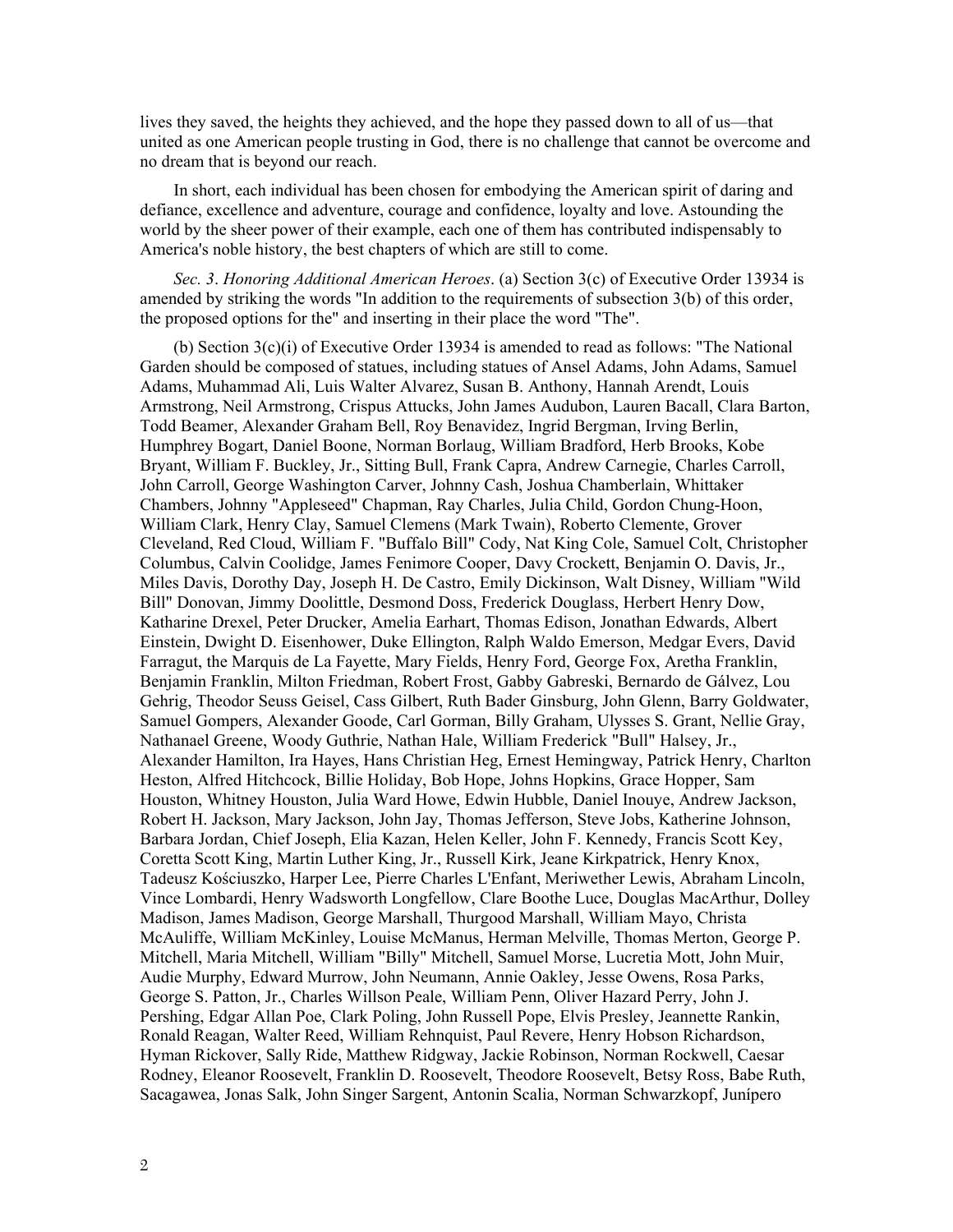Serra, Elizabeth Ann Seton, Robert Gould Shaw, Fulton Sheen, Alan Shepard, Frank Sinatra, Margaret Chase Smith, Bessie Smith, Elizabeth Cady Stanton, Jimmy Stewart, Harriet Beecher Stowe, Gilbert Stuart, Anne Sullivan, William Howard Taft, Maria Tallchief, Maxwell Taylor, Tecumseh, Kateri Tekakwitha, Shirley Temple, Nikola Tesla, Jefferson Thomas, Henry David Thoreau, Jim Thorpe, Augustus Tolton, Alex Trebek, Harry S. Truman, Sojourner Truth, Harriet Tubman, Dorothy Vaughan, C. T. Vivian, John von Neumann, Thomas Ustick Walter, Sam Walton, Booker T. Washington, George Washington, John Washington, John Wayne, Ida B. Wells-Barnett, Phillis Wheatley, Walt Whitman, Laura Ingalls Wilder, Roger Williams, John Winthrop, Frank Lloyd Wright, Orville Wright, Wilbur Wright, Alvin C. York, Cy Young, and Lorenzo de Zavala."

*Sec. 4*. *Additional Amendments to Executive Order 13934*. (a) Section 3(b) of Executive Order 13934 is amended to read as follows: "The Secretary, in consultation with the Task Force, shall identify a site suitable for the establishment of the National Garden. The Secretary shall proceed with construction of the National Garden at that site, to the extent consistent with the Secretary's existing authorities or authority later provided by the Congress."

(b) Section 7 of Executive Order 13934 is amended to read as follows: "Definition. The term "historically significant American" means an individual who made substantive contributions to America's public life or otherwise had a substantive effect on America's history."

*Sec. 5*. *Funding*. (a) The Secretary of the Interior shall provide funding, as appropriate and consistent with available appropriations and applicable law, for the establishment and maintenance of the National Garden.

(b) The Chairperson of the National Endowment for the Arts and the Chairperson of the National Endowment for the Humanities, in consultation with the National Council on the Arts and the National Council on the Humanities, respectively, and the Task Force, should target spending one-twelfth of the discretionary funds available to their agencies on commissioning statues of individuals set forth in section  $3(c)(i)$  of Executive Order 13934, as amended by section 3(b) of this order, for placement in the National Garden, as appropriate and consistent with applicable law.

*Sec. 6*. *Public Report*. Until such time as the National Garden is established and includes statues of all individuals set forth in section 3(c)(i) of Executive Order 13934, as amended by section 3(b) of this order, the Task Force shall publish an annual public report describing progress on establishing the National Garden and on building statues of American heroes. This report shall include, as applicable, the steps the Task Force agencies have taken in the preceding year to prepare the National Garden to be opened for public access and listing all statues either commissioned for or placed in the National Garden.

*Sec. 7*. *General Provisions*. (a) Nothing in this order shall be construed to impair or otherwise affect:

> (i) the authority granted by law to an executive department or agency, or the head thereof; or

(ii) the functions of the Director of the Office of Management and Budget relating to budgetary, administrative, or legislative proposals.

(b) This order shall be implemented consistent with applicable law and subject to the availability of appropriations.

(c) This order is not intended to, and does not, create any right or benefit, substantive or procedural, enforceable at law or in equity by any party against the United States, its departments, agencies, or entities, its officers, employees, or agents, or any other person.